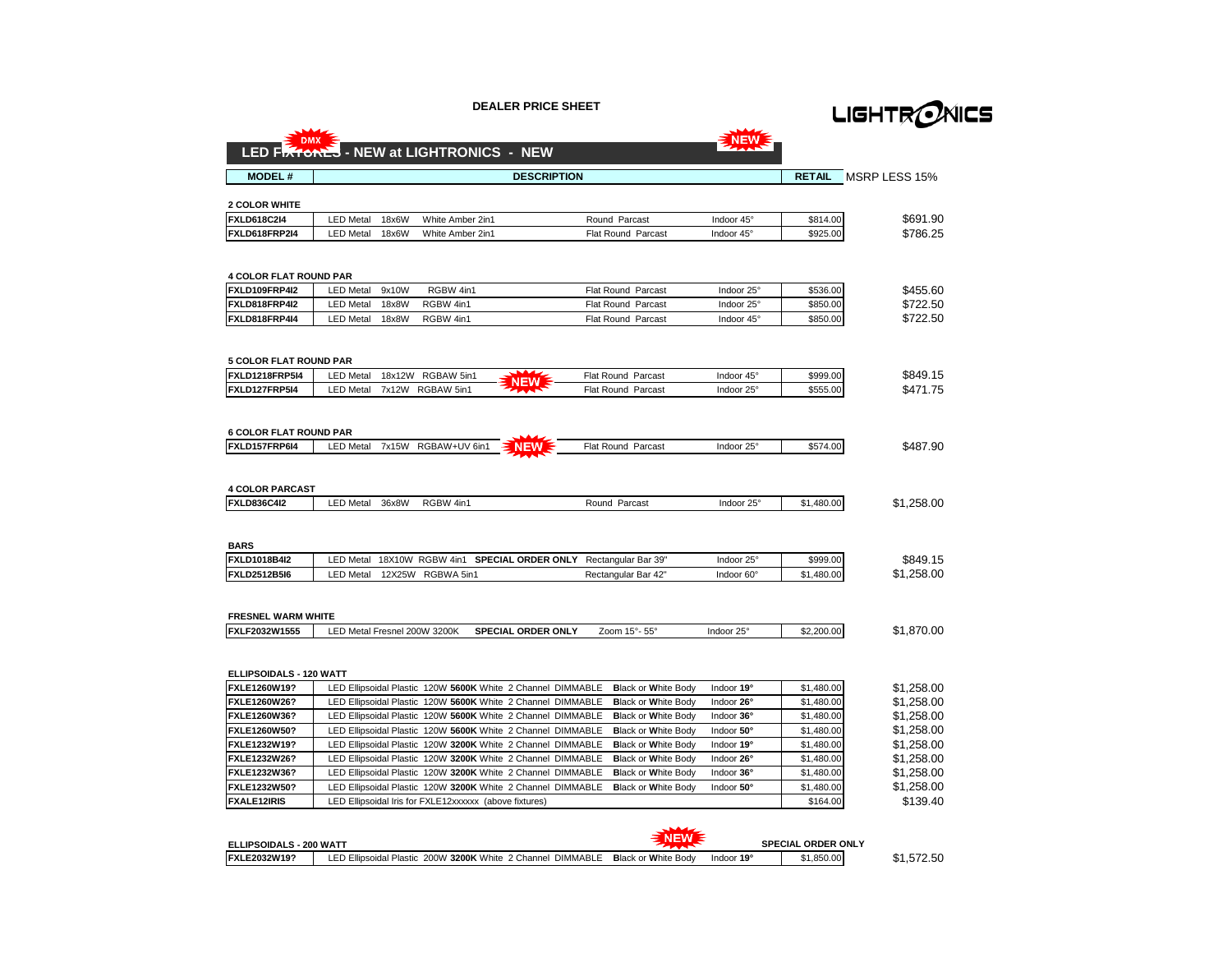| <b>FXLE2032W26?</b>  | LED Ellipsoidal Plastic 200W 3200K White 2 Channel DIMMABLE | Indoor 26°<br><b>Black or White Body</b> | \$1,850.00 | \$1.572.50 |
|----------------------|-------------------------------------------------------------|------------------------------------------|------------|------------|
| FXLE2032W36?         | LED Ellipsoidal Plastic 200W 3200K White 2 Channel DIMMABLE | <b>Black or White Body</b><br>Indoor 36° | \$1,850,00 | \$1,572.50 |
| <b>IFXLE2032W50?</b> | LED Ellipsoidal Plastic 200W 3200K White 2 Channel DIMMABLE | <b>Black or White Body</b><br>Indoor 50° | \$1,850.00 | \$1,572.50 |

|                               | <b>Lighting Fixtures - Conventional Incandescent and Lamps</b>                                       |             |          |
|-------------------------------|------------------------------------------------------------------------------------------------------|-------------|----------|
| <b>MODEL#</b>                 | <b>DESCRIPTION</b>                                                                                   | <b>MSRP</b> |          |
| FXELP50C                      | 50° Ellipsoidal COMPLETE w/GLA575 bulb, plug, clamp, safety cable, Black, opt. White, UL-1573 listed | \$536.00    | \$455.60 |
| FXELP36C                      | 36º Ellipsoidal COMPLETE w/GLA575 bulb, plug, clamp, safety cable, Black, opt. White, UL-1573 listed | \$536.00    | \$455.60 |
| FXELP26C                      | 26º Ellipsoidal COMPLETE w/GLA575 bulb, plug, clamp, safety cable, Black, opt. White, UL-1573 listed | \$536.00    | \$455.60 |
| FXELP19C                      | 19º Ellipsoidal COMPLETE w/GLA575 bulb, plug, clamp, safety cable, Black, opt. White, UL-1573 listed | \$536.00    | \$455.60 |
| FXELP10C                      | 10° Ellipsoidal COMPLETE w/GLA575 bulb, plug, clamp, safety cable, Black, opt. White, UL-1573 listed | \$665.00    | \$565.25 |
| FXEBRL50                      | 50° Lens Tube Assembly, Black, optional White - see option below                                     | \$165.00    | \$140.25 |
| FXEBRL36                      | 36° Lens Tube Assembly, Black, optional White - see option below                                     | \$165.00    | \$140.25 |
| FXEBRL26                      | 26° Lens Tube Assembly, Black, optional White - see option below                                     | \$165.00    | \$140.25 |
| FXEBRL19                      | 19º Lens Tube Assembly, Black, optional White - see option below                                     | \$165.00    | \$140.25 |
| FXEBRL10                      | 10° Lens Tube Assembly, Black, optional White - see option below                                     | \$314.00    | \$266.90 |
| - WHITE                       | White Fixture upgrade add on OPTION                                                                  | \$40.00     | \$34.00  |
| FXPAR <sup>4</sup> BC5        | Multi Lens Par Fixture w/4 Lens COMPLETE w/GLC575 bulb, US plug, clamp & safety cable, Black         | \$275.00    | \$233.75 |
| FXPAR <sup>4</sup> BC5ST      | Multi Lens Par Fixture w/4 Lens COMPLETE w/GLC575 bulb, Stagepin, clamp & safety cable, Black        | \$285.00    | \$242.25 |
| FXPAR <sup>4</sup> BC7        | Multi Lens Par Fixture w/4 Lens COMPLETE w/GLD750 bulb, US plug, clamp & safety cable, Black         | \$280.00    | \$238.00 |
| FXPAR <sup>4</sup> B          | Multi Lens Par4 w/4 Lens - 15°, 19°, 21°x34°, 30°x51° - No bulb, plug, clamp or safety cable, Black  | <b>POA</b>  |          |
| FXPAR <sup>4</sup> WC5        | Multi Lens Par Fixture w/4 Lens COMPLETE w/GLC575 bulb, US plug, clamp & safety cable, White         | \$275.00    | \$233.75 |
| FXPAR <sup>4</sup> WC5ST      | Multi Lens Par Fixture w/4 Lens COMPLETE w/GLC575 bulb, Stagepin, clamp & safety cable, White        | \$285.00    | \$242.25 |
| FXPAR <sup>4</sup> WC7        | Multi Lens Par Fixture w/4 Lens COMPLETE w/GLD750 bulb, US plug, clamp & safety cable, White         | \$280.00    | \$238.00 |
| FXPAR <sup>4</sup> W          | Multi Lens Par4 w/4 Lens - 15°, 19°, 21°x34°, 30°x51° - No bulb, plug, clamp or safety cable, White  | POA         |          |
| <b>FXPAR<sup>4</sup>ABRNB</b> | Par 4 Barn Door Black                                                                                | \$65.00     | \$55.25  |
| FXPAR <sup>4</sup> ABRNW      | Par 4 Barn Door White                                                                                | \$65.00     | \$55.25  |
| PAR64-WU                      | PAR64 Fixture (no lamp) White, UL listed                                                             | \$75.00     | \$63.75  |
| PAR64-BU                      | PAR64 Fixture (no lamp) Black, UL listed                                                             | \$69.00     | \$58.65  |
| PAR64-SU                      | PAR64 Fixture (no lamp) Silver, UL listed                                                            | \$69.00     | \$58.65  |
| PAR56-WU                      | PAR56 Fixture (no lamp) White, UL listed                                                             | \$69.00     | \$58.65  |
| PAR56-BU                      | PAR56 Fixture (no lamp) Black, UL listed                                                             | \$65.00     | \$55.25  |
| PAR56-SU                      | PAR56 Fixture (no lamp) Silver, UL listed                                                            | \$65.00     | \$55.25  |
| <b>PAR38-S</b>                | PAR38 Fixture (no lamp) Silver ONLY, UL listed                                                       | \$40.00     | \$34.00  |
| PAR-REF64                     | Reflector Kit PAR64, Medium or Narrow                                                                | \$29.00     | \$24.65  |
| PAR-REF56                     | Reflector Kit PAR56, Medium or Narrow                                                                | \$22.00     | \$18.70  |
| <b>BULB-DYS</b>               | 600 W Lamp for PAR56 and PAR64 Reflector Kit                                                         | \$29.00     | \$24.65  |
| <b>BULB64-500</b>             | 500 W Lamp for PAR64 Lighting Fixture                                                                | \$47.00     | \$39.95  |
| <b>BULB56-300</b>             | 300 W Lamp for PAR56 Lighting Fixture                                                                | \$36.00     | \$30.60  |
| <b>BULB38-150</b>             | 150 W Lamp for PAR38 Lighting Fixture                                                                | \$22.00     | \$18.70  |
| BULBGLA-575W                  | GLA 575 W Lamp for Ellipsoidal Fixture                                                               | \$36.00     | \$30.60  |
| BULBGLD-750W                  | GLD 750 W Lamp for Ellipsoidal Fixture                                                               | \$38.00     | \$32.30  |
| <b>SFTY-CABL</b>              | Safety Cable for ALL Fixtures (20kg)                                                                 | \$18.00     | \$15.30  |
| <b>CLAMP</b>                  | Mega-Clamp made of high tensile, aircraft grade, extruded aluminum                                   | \$37.00     | \$31.45  |
|                               |                                                                                                      |             |          |

Ellipsoidal COMPLETE series may have other plugs, clamps and bulbs per customer request, inquire with Lightronics Factory.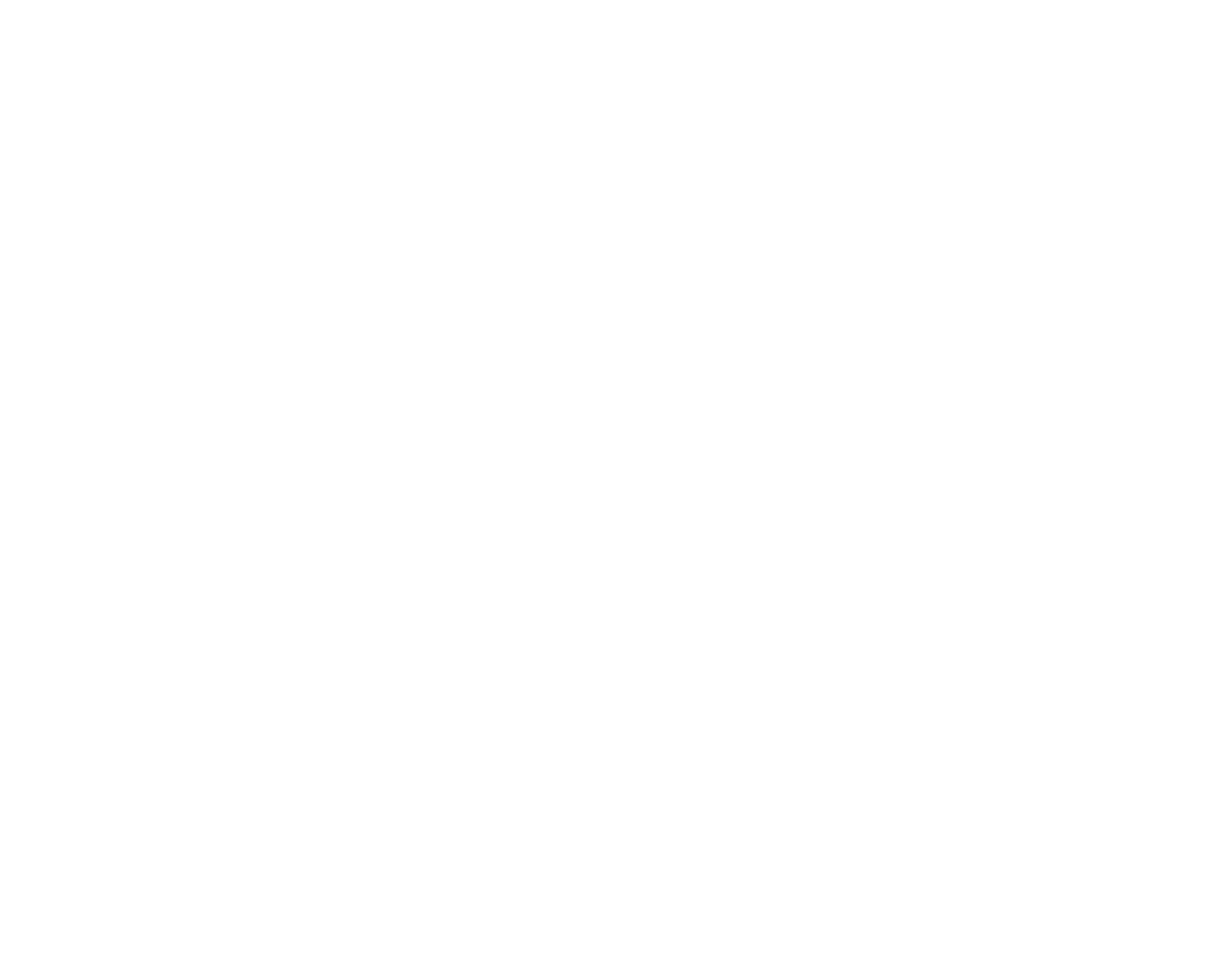#### **DEALER PRICE SHEET**

# LIGHTRONICS

|               | Lighting Consoles - 12 to 48 / 96 Channels                                                                                                                                                                                                      |               |               |
|---------------|-------------------------------------------------------------------------------------------------------------------------------------------------------------------------------------------------------------------------------------------------|---------------|---------------|
| <b>MODEL#</b> | <b>DESCRIPTION</b>                                                                                                                                                                                                                              | <b>RETAIL</b> | MSRP less 15% |
| <b>TL2448</b> | 48 Conventional Channels and 8 Moving Light Sub Master Controller, 1200 Scenes, 36 Programmable Chases,<br>Cue Stack Stores 600 Scenes, Built in Softpatch, Full Go Button,<br>LMX-128 and DMX-512 (5 pin) Protocols, Optional 3 pin DMX output | \$2,400.00    | \$2.040.00    |
| <b>TL5024</b> | 24 Channels, 192 Scenes, 12 Chases, 240 Scene Cue List, Built In Softpatch, 2 Line LCD,<br>Full Go Button, LMX-128 and DMX-512 (5 pin) Protocols, Optional 3 pin DMX output                                                                     | \$999.00      | \$849.15      |
| <b>TL4016</b> | 32 Channels, 16 Scenes, 2 Programmable Chases, LMX-128 Protocol,<br>Optional DMX-512 (5 pin or 3 pin)                                                                                                                                           | \$665.00      | \$565.25      |
| <b>TL4008</b> | 16 Channels, 8 Scenes, 2 Programmable Chases, LMX-128 Protocol,<br>Optional DMX-512 (5 pin or 3 pin)                                                                                                                                            | \$444.00      | \$377.40      |
| <b>TL3012</b> | 12 Channels, 24 Scenes, 12 Chases with 12 steps each, Built in Microphone,<br>LMX-128 Protocol, Optional DMX-512 (5 pin or 3 pin)                                                                                                               | \$444.00      | \$377.40      |
| <b>FC816</b>  | 16 Rotary Channels, 8 Programmable Scenes, 4 Programmable Chases, MIDI Control Including Scene Select,<br>Blackout, Fade Rate, Chase Rate & Chase Off, LMX-128 Protocol                                                                         | \$419.00      | \$356.15      |
|               |                                                                                                                                                                                                                                                 |               |               |

**Show\*Pro Consoles - Import products distributed by Lightronics**

| <b>MODEL#</b> | <b>DESCRIPTION</b>                                       | <b>RETAIL</b> |
|---------------|----------------------------------------------------------|---------------|
| <b>SM192</b>  | 192 Channel, 240 Scenes, 6 Chases, Moving Light capable, | \$202.00      |
|               | DMX-512 (3 pin), IMPORT controller                       |               |

# **Portable Dimming - XC Series - 4 or 6 Channels x 600 or 1200 Watts each**

| <b>MODEL#</b>  | <b>DESCRIPTION</b>                                                                                                                                        | <b>RETAIL</b> |          |
|----------------|-----------------------------------------------------------------------------------------------------------------------------------------------------------|---------------|----------|
| <b>XC62</b>    | 6 Ch, 1200W per Channel, 8 Built In Chases, DMX-512 (5 pin) optional 3 pin,<br>LED Display, Soft-patch, Curve & Limit Select, Fuses, Edison Outputs, 120V | \$775.00      | \$658.75 |
| <b>XC42</b>    | 4 Ch, 1200W per Channel, 8 Built In Chases, DMX-512 (5 pin) optional 3 pin,<br>LED Display, Soft-patch, Curve & Limit Select, Fuses, Edison Outputs, 120V | \$665.00      | \$565.25 |
| <b>XC40</b>    | 4 Ch, 600W per Channel, 8 Built In Chases, DMX-512 (5 pin) optional 3 pin,<br>LED Display, Soft-patch, Curve & Limit Select, Fuses, Edison Outputs, 120V  | \$500.00      | \$425.00 |
| <b>OPTIONS</b> | <b>DESCRIPTION</b>                                                                                                                                        | <b>RETAIL</b> |          |
| - WSRX         | Built In Wireless DMX Receiver for XC40, XC42 and XC62 ONLY                                                                                               | \$469.00      | \$398.65 |
| - UB           | UL-508 Compliant - 12 Amp Mains Circuit Breaker, 1440 Watts Total Load - Pending                                                                          | \$19.00       | \$16.15  |
| - UT           | UL-508 Compliant - Twistlock Power Input Connector - Pending                                                                                              | \$50.00       | \$42.50  |
| $-230V$        | 230 Volt Operation                                                                                                                                        | \$50.00       | \$42.50  |

|                 | Portable Dimming - AS62 Series - 6 Channels x 1200 Watts each                                                                                        |               |
|-----------------|------------------------------------------------------------------------------------------------------------------------------------------------------|---------------|
| <b>MODEL#</b>   | <b>DESCRIPTION</b>                                                                                                                                   | <b>RETAIL</b> |
| AS62DCSL        | 6 Ch, 1200W per Channel, 8 Built In Chases, DMX-512 (5 pin) & LMX-128,<br>Relay Mode Switchable, Circuit Breakers, 19 Pin LINK© Socapex Output, 120V | \$1,100.00    |
| <b>AS62DCSK</b> | 6 Ch, 1200W per Channel, 8 Built In Chases, DMX-512 (5 pin) & LMX-128,<br>Relay Mode Switchable, Circuit Breakers, 19 Pin KUPO© Socapex Output, 120V | \$1,049.00    |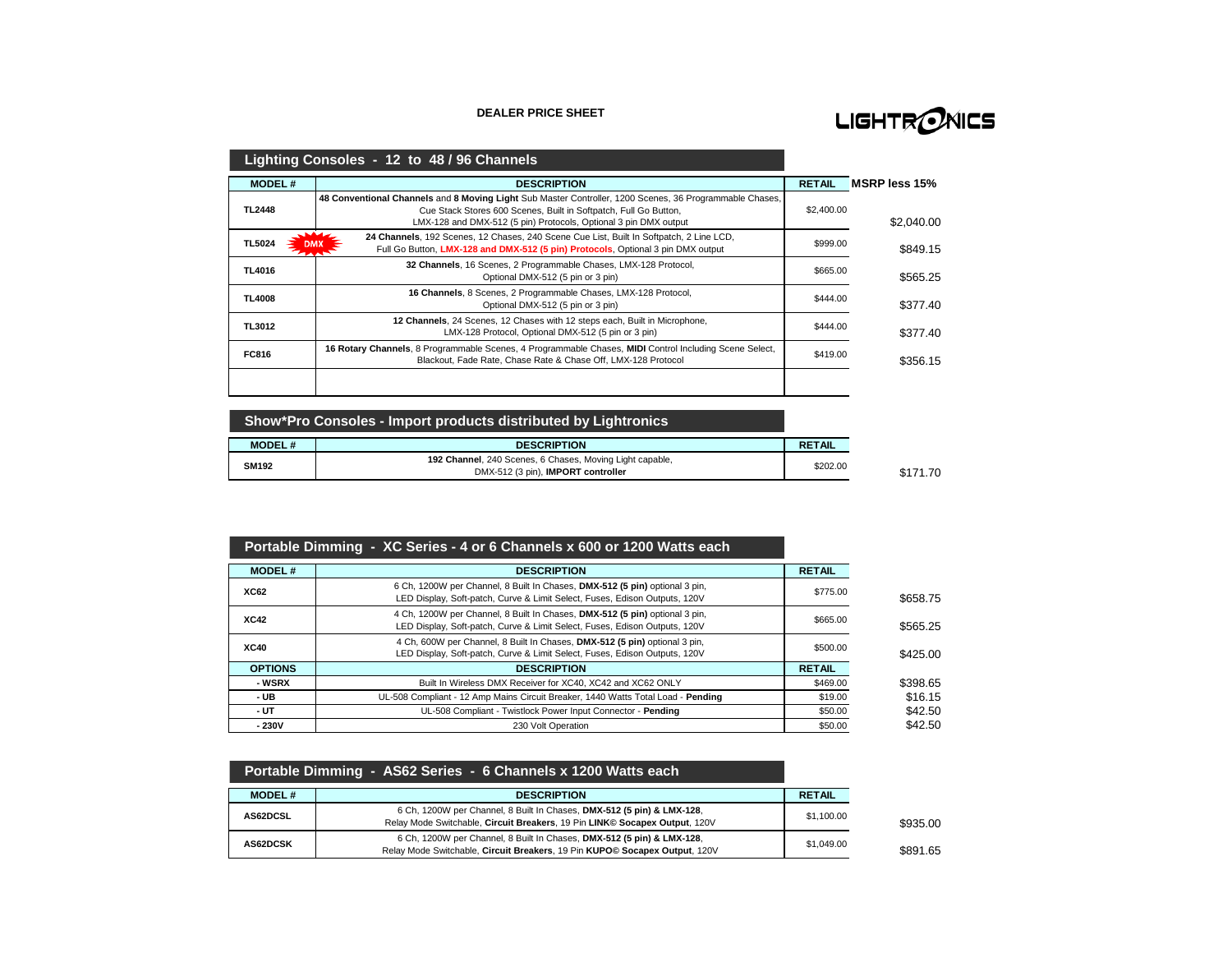| AS62DC         | 6 Ch, 1200W per Channel, 8 Built In Chases, DMX-512 (5 pin) & LMX-128,<br>Relay Mode Switchable, Circuit Breakers, Edison Outputs, 120V | \$925.00      | \$786.25 |
|----------------|-----------------------------------------------------------------------------------------------------------------------------------------|---------------|----------|
| AS62D          | 6 Ch, 1200W per Channel, 8 Built In Chases, DMX-512 (5 pin) & LMX-128,<br>Relay Mode Switchable, Fuses, Edison Outputs, 120V            | \$739.00      | \$628.15 |
| AS62L          | 6 Ch, 1200W per Channel, 8 Built In Chases, LMX-128,<br>Relay Mode Switchable, Fuses, Edison Outputs, 120V                              | \$699.00      | \$594.15 |
| <b>OPTIONS</b> | <b>DESCRIPTION</b>                                                                                                                      | <b>RETAIL</b> |          |
| - ST           | Stagepin Output For AS62DC, AS62D and AS62L                                                                                             | \$158.00      | \$134.30 |
| $-230V$        | 230 Volt Operation                                                                                                                      | \$75.00       | \$63.75  |

| Portable Dimming - AS42 Series - 4 Channels x 1200 Watts each                                                                           |               |          |
|-----------------------------------------------------------------------------------------------------------------------------------------|---------------|----------|
| <b>DESCRIPTION</b>                                                                                                                      | <b>RETAIL</b> |          |
| 4 Ch, 1200W per Channel, 8 Built In Chases, DMX-512 (5 pin) & LMX-128,<br>Relay Mode Switchable, Circuit Breakers, Edison Outputs, 120V | \$739.00      | \$628.15 |
| 4 Ch, 1200W per Channel, 8 Built In Chases, DMX-512 (5 pin) & LMX-128,<br>Relay Mode Switchable, Fuses, Edison Outputs, 120V            | \$600.00      | \$510.00 |
| 4 Ch, 1200W per Channel, 8 Built In Chases, LMX-128,<br>Relay Mode Switchable, Fuses, Edison Outputs, 120V                              | \$555.00      | \$471.75 |
| <b>DESCRIPTION</b>                                                                                                                      | <b>RETAIL</b> |          |
| Stagepin Output For AS42D and AS42L                                                                                                     | \$110.00      | \$93.50  |
| UL-508 Compliant - 12 Amp Mains Circuit Breaker, 2880 Watts Total Load                                                                  | \$29.00       | \$24.65  |
| UL-508 Compliant - Twistlock Power Input Connector                                                                                      | \$75.00       | \$63.75  |
| 230 Volt Operation                                                                                                                      | \$59.00       | \$50.15  |
|                                                                                                                                         |               |          |

# **Portable Dimming - AS40 Series - 4 Channels x 600 Watts each**

| <b>MODEL#</b>  | <b>DESCRIPTION</b>                                                                                                                                      | <b>RETAIL</b> |          |
|----------------|---------------------------------------------------------------------------------------------------------------------------------------------------------|---------------|----------|
| <b>AS40M</b>   | 4 Ch, 600 W per Channel, Built In Control, 8 Built In Chase Modes, Relay Mode Switchable,<br>DMX-512 (5 pin) Protocol, 5 Amp Fuses, Edison Output, 120V | \$420.00      | \$357.00 |
| <b>AS40D</b>   | 4 Ch, 600 W per Channel, 8 Built In Chase Modes, Relay Mode Switchable,<br>DMX-512 (5 pin) Protocol, 5 Amp Fuses, Edison Output, 120V                   | \$400.00      | \$340.00 |
| AS40L          | 4 Ch, 600 W per Channel, 8 Built In Chase Modes, Relay Mode Switchable,<br>LMX-128 Protocol, 5 Amp Fuses, Edison Output, 120V                           | \$370.00      | \$314.50 |
| <b>OPTIONS</b> | <b>DESCRIPTION</b>                                                                                                                                      | <b>RETAIL</b> |          |
| - UB           | UL-508 Compliant - 12 Amp Mains Circuit Breaker, 1440 Watts Total Load                                                                                  | \$19.00       | \$16.15  |
| - UT           | UL-508 Compliant - Twistlock Power Input Connector                                                                                                      | \$50.00       | \$42.50  |
| $-230V$        | 230 Volt Operation                                                                                                                                      | \$50.00       | \$42.50  |

| <b>MODEL#</b><br><b>RETAIL</b><br><b>DESCRIPTION</b> |
|------------------------------------------------------|

| 「Unity Architectural Rack Mount Dimmer - Compact installations |                                                                                                                                                                  |               |  |
|----------------------------------------------------------------|------------------------------------------------------------------------------------------------------------------------------------------------------------------|---------------|--|
| <b>MODEL#</b>                                                  | <b>DESCRIPTION</b>                                                                                                                                               | <b>RETAIL</b> |  |
| <b>RA122</b>                                                   | 12 Ch, 2400W per Ch, Architectural Dimmer, DMX-512, Contact Closures, 99 Scene Memory,<br>Architectural Remote Station Capable, 19" Rack Mount, UL-508 Compliant | \$3,499.00    |  |

 $$2,974.15$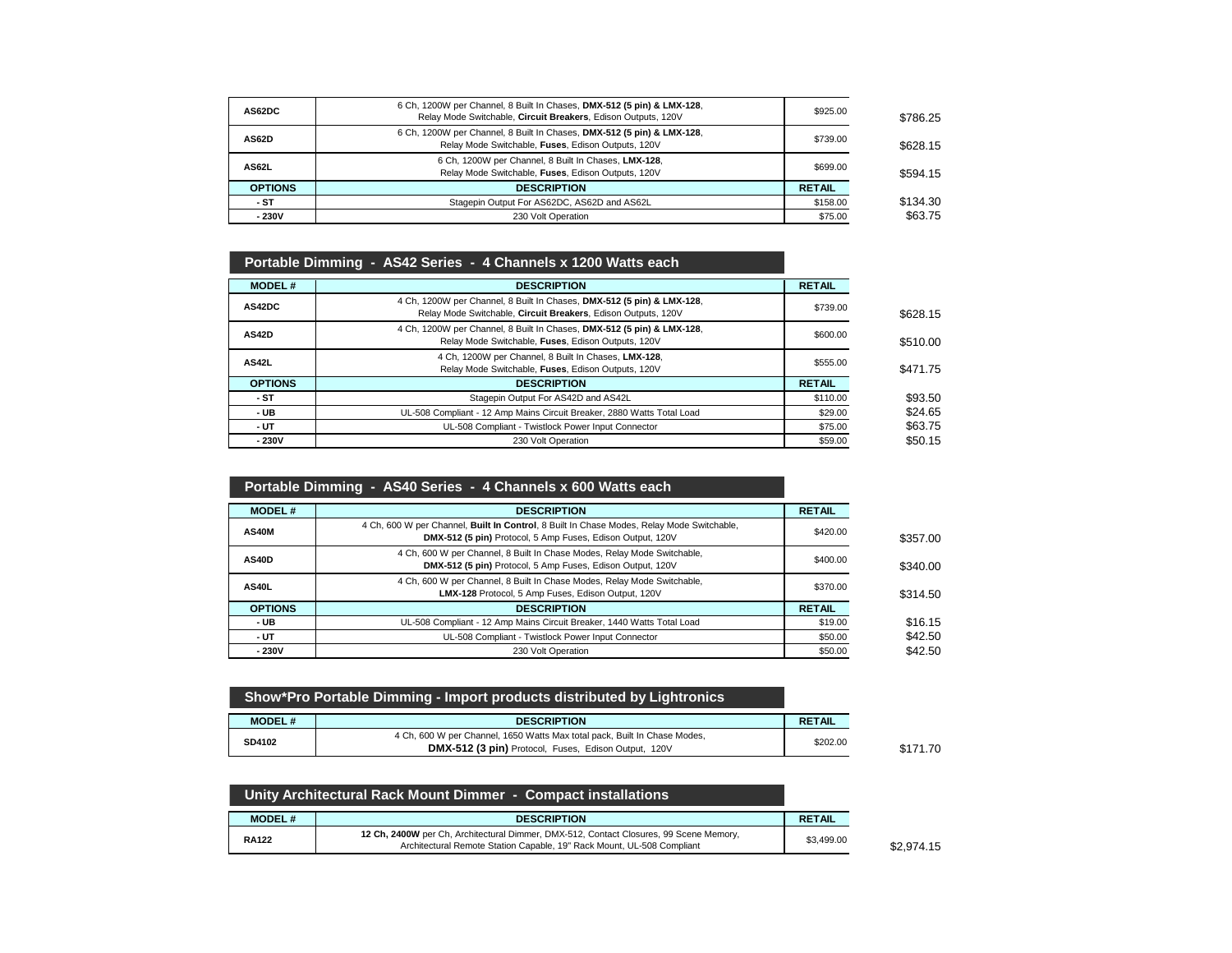| <b>RA121</b>   | 12 Ch, 1200W per Ch, Architectural Dimmer, DMX-512, Contact Closures, 99 Scene Memory,<br>Architectural Remote Station Capable, 19" Rack Mount, UL-508 Pending | \$2,399.00    | \$2.039.15 |
|----------------|----------------------------------------------------------------------------------------------------------------------------------------------------------------|---------------|------------|
| <b>OPTIONS</b> | <b>DESCRIPTION</b>                                                                                                                                             | <b>RETAIL</b> |            |
| - OUTPUT       | See OUTPUT Options Under Rack Mount Dimming                                                                                                                    | N/C           |            |

# **Rack Mount Dimming - 8 or 12 Channels @ 1200 or 2400 Watts**

| <b>MODEL#</b>  | <b>DESCRIPTION</b>                                                                                                                                                       | <b>RETAIL</b> |            |
|----------------|--------------------------------------------------------------------------------------------------------------------------------------------------------------------------|---------------|------------|
| <b>RD122</b>   | 12 Ch, 2400W, LMX-128 & DMX-512 (5 pin), Fast Acting Circuit Breakers, Dim/Non-Dim<br>Mode by Channel, 8 Chases, Softpatch, 120/240V 80 Amp, UL-508 Pending              | \$3,139.00    | \$2,668.15 |
| RD121          | 12 Ch, 1200W, LMX-128 & DMX-512 (5 pin), Fast Acting Circuit Breakers, Dim/Non-Dim<br>Mode by Channel, 8 Chases, Softpatch, 120/240V, 60 Amp, UL-508 Compliant           | \$2,030.00    | \$1,725.50 |
| <b>RD82</b>    | 8 Ch, 2400W, LMX-128 & DMX-512 (5 pin), Fast Acting Circuit Breakers, Dim/Non-Dim<br>Mode by Channel, 8 Chases, Softpatch, 120/240V 80 Amp, UL-508 Compliant             | \$2,030.00    | \$1,725.50 |
| <b>RE82D</b>   | 8 Ch, 2400W, Fast Acting Circuit Breakers, Dim/Relay Mode per 4 Channel groups,<br>120V/240V, 80 Amp, DMX-512 (5 pin) Protocol, UL-508 Compliant                         | \$1,759.00    | \$1,495.15 |
| <b>RE82L</b>   | 8 Ch, 2400W, Fast Acting Circuit Breakers, Dim/Relay Mode per 4 Channel groups,<br>120V/240V, 80 Amp, LMX-128 Protocol, UL-508 Compliant                                 | \$1,759.00    | \$1,495.15 |
| <b>RE121D</b>  | 12 Ch, 1200W, 10 Amp Fast Acting Fuses, Dim/Relay Mode per 6 Channel groups,<br>120V/240V, 60 Amp, DMX-512 (5 pin) Protocol, UL-508 Compliant, Optional Circuit Breakers | \$1,479.00    | \$1,257.15 |
| <b>RE121L</b>  | 12 Ch, 1200W, 10 Amp Fast Acting Fuses, Dim/Relay Mode per 6 Channel groups,<br>120V/240V, 60 Amp, LMX-128 Protocol, UL-508 Compliant, Optional Circuit Breakers         | \$1,479.00    | \$1,257.15 |
| <b>OPTIONS</b> | <b>DESCRIPTION</b>                                                                                                                                                       | <b>RETAIL</b> |            |
| - CB           | Circuit Breaker Option Available for RE121D and RE121L                                                                                                                   | \$425.00      | \$361.25   |
| $-230V$        | 230 Volt Operation                                                                                                                                                       | \$180.00      | \$153.00   |
| - ST           | Stagepin Outlet Panel                                                                                                                                                    | \$275.00      | \$233.75   |
| - SO           | Socapex Outlet Panel *Non UL-508 Compliant                                                                                                                               | \$275.00      | \$233.75   |
| - PL           | Powerlock Outlet Panel *Non UL-508 Compliant                                                                                                                             | \$275.00      | \$233.75   |
| - DP           | Edison Duplex Outlet panel                                                                                                                                               | N/C           |            |
| - XT           | Terminal / Barrier Connector Strip with Knockout Cover                                                                                                                   | N/C           |            |

### **Distributed Dimming Bars - 6 Channels x 1200W & 6 Channels x 2400W**

| <b>MODEL#</b>  | <b>DESCRIPTION</b>                                                                                                                                   | <b>RETAIL</b> |            |
|----------------|------------------------------------------------------------------------------------------------------------------------------------------------------|---------------|------------|
| <b>DB624</b>   | 6 Ch, 2400 W per Channel, DMX-512 (5 pin), Mounting Track, Fast-Acting Magnetic Breakers, Terminal Strip<br>Input, Edison Outputs, UL-508 Pending.   | <b>POA</b>    |            |
| <b>DB612</b>   | 6 Ch, 1200 W per Channel, DMX-512 (5 pin), Mounting Track, Fast-Acting Magnetic Breakers, Terminal Strip<br>Input, Edison Outputs, UL-508 Compliant. | \$1,999.00    | \$1.699.15 |
| <b>OPTIONS</b> | <b>DESCRIPTION</b>                                                                                                                                   | <b>RETAIL</b> |            |
| $-W/B$         | Black standard - White Version Available for All Dimmer Bars - Add on OPTION                                                                         | \$200.00      | \$170.00   |
| - ST           | <b>Stagepin Outlets</b>                                                                                                                              | <b>POA</b>    |            |
| - TL           | <b>Twistlock Outlets</b>                                                                                                                             | <b>POA</b>    |            |



| Unity Architectural Series - Wall mount dimming systems |                                                                                                                                          | -------       |            |
|---------------------------------------------------------|------------------------------------------------------------------------------------------------------------------------------------------|---------------|------------|
| <b>MODEL#</b>                                           | <b>DESCRIPTION</b>                                                                                                                       | <b>RETAIL</b> |            |
| AR1202                                                  | 12 Channel, 2400W /Chnl, DMX-512, RS-485, Contact Closures, 99 Scene Memory,<br>Fast-Acting Magnetic Circuit Breakers, UL-508 Compliant. | \$3,999.00    | \$3.399.15 |
| AR602                                                   | 6 Channel, 2400W /Chnl, DMX-512, RS-485, Contact Closures, 99 Scene Memory,<br>Fast-Acting Magnetic Circuit Breakers, UL-508 Compliant.  | \$2,599.00    | \$2,209.15 |
| AE4020                                                  | 4 Ch, 2400W / Chni DIMMER expander module for AR1202,<br>Fast-Acting Magnetic Circuit Breakers                                           | \$1,295.00    | \$1.100.75 |